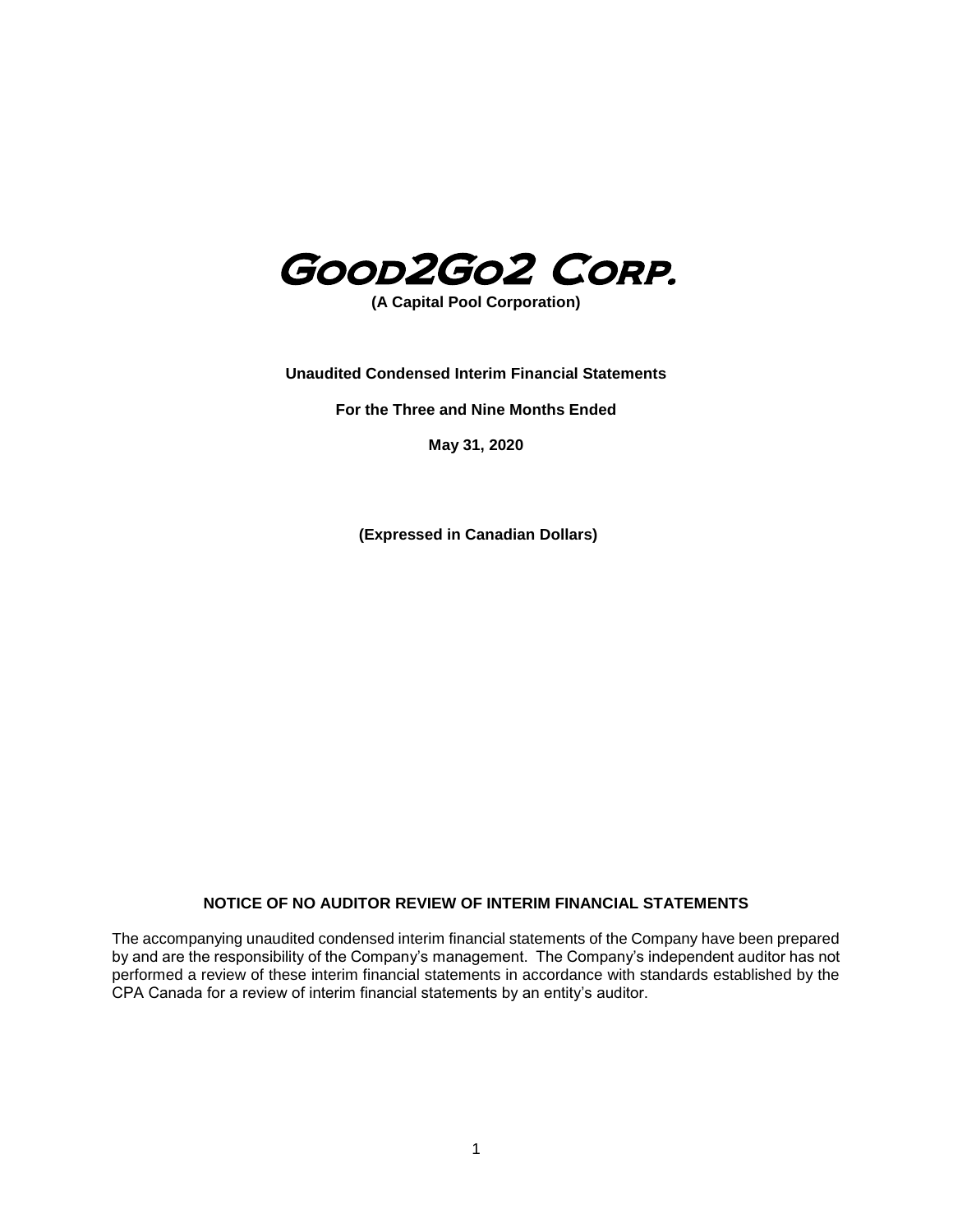## **Statements of Financial Position**

#### **Unaudited Condensed Interim Statements of Financial Position**

|                                                   | As at |              | As at |                        |
|---------------------------------------------------|-------|--------------|-------|------------------------|
|                                                   |       | May 31, 2020 |       | <b>August 31, 2019</b> |
| <b>Assets</b>                                     |       |              |       |                        |
| <b>Current assets</b>                             |       |              |       |                        |
| Cash held in trust                                | \$    | 245,986      | \$    | 124,091                |
| Deferred offering costs                           |       | 361          |       | 12,500                 |
| <b>Total current assets</b>                       |       | 246,347      |       | 136,591                |
| <b>Total Assets</b>                               | \$    | 246,347      | \$    | 136,591                |
|                                                   |       |              |       |                        |
| <b>Liabilities and Shareholders' Equity</b>       |       |              |       |                        |
| <b>Current liabilities</b>                        |       |              |       |                        |
| Accounts payable and accrued liabilities          | -\$   | 2,188        | \$    | 31,190                 |
| <b>Total current liabilities</b>                  |       | 2,188        |       | 31,190                 |
| <b>Shareholders' equity</b>                       |       |              |       |                        |
| Common shares (Note 4 a)                          |       | 321,149      |       | 150,000                |
| Common share purchase warrants (Note 4 b)         |       | 11,871       |       |                        |
| Common share purchase options (Note c)            |       | 37,641       |       |                        |
| Deficit                                           |       | (126,502)    |       | (44,599)               |
| <b>Total shareholders' equity</b>                 |       | 244,159      |       | 105,401                |
| <b>Total Liabilities and Shareholders' Equity</b> | \$    | 246,347      | \$    | 136,591                |
| Subsequent Event (Note 6)                         |       |              |       |                        |

**The accompanying notes are an integral part of these financial statements**

#### **Approved by the Board of Directors**

(signed) *"James Cassina"* (signed) *"Sandra Hall"* **James Cassina, Director Cassina, Director** Sandra Hall, Director **Sandra Hall, Director**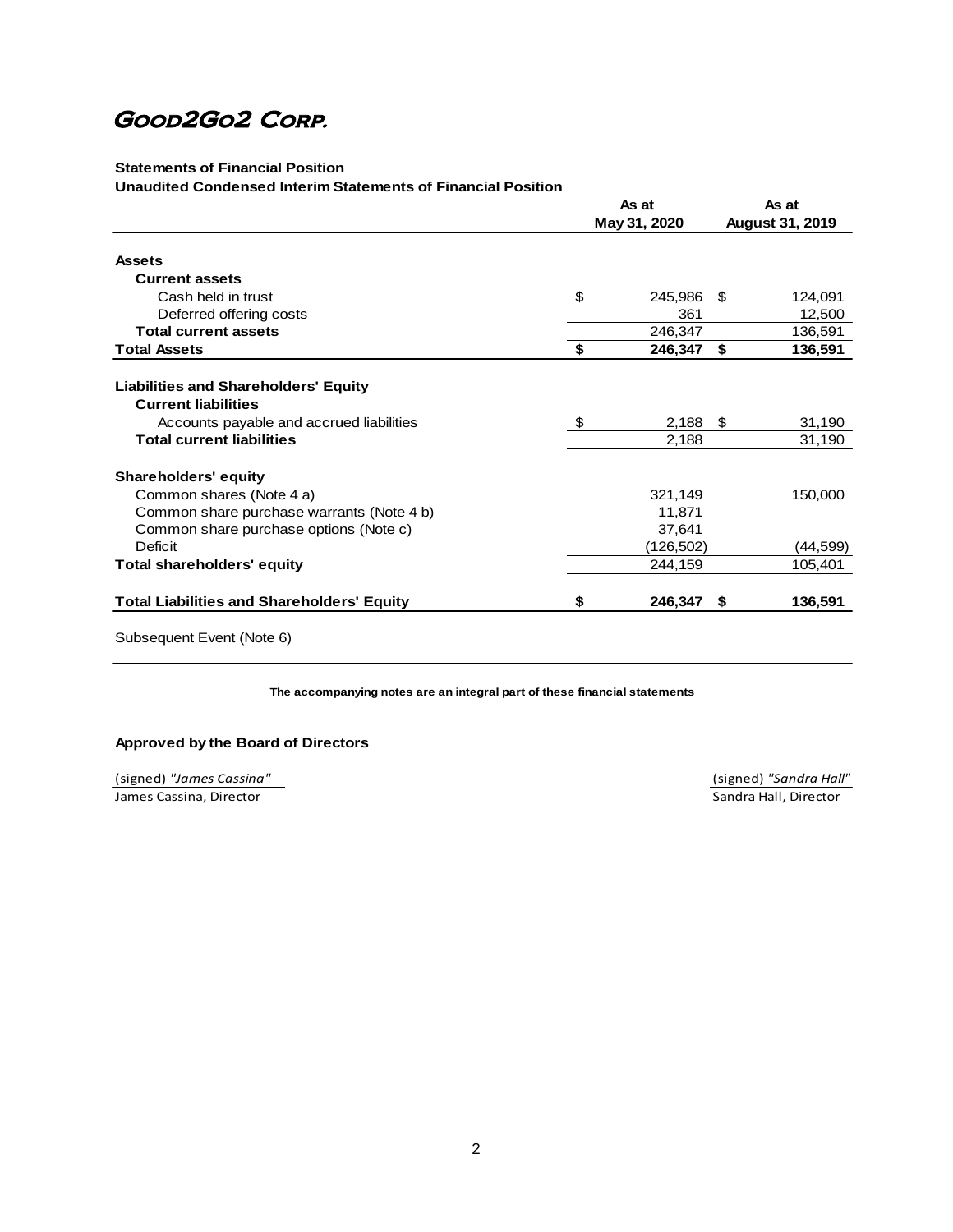**Unaudited Condensed Interim Statements of Loss and Comprehensive Loss**

| Unaudited Condensed Interim Statements of Loss and Comprenensive Loss | <b>Three Months Ended</b><br>May 31, 2020 |      | <b>Nine Months Ended</b><br>May 31, 2020 | For the period from the Date<br>of Incorporation<br>(March 21, 2019) to<br>May 31, 2019 |
|-----------------------------------------------------------------------|-------------------------------------------|------|------------------------------------------|-----------------------------------------------------------------------------------------|
| <b>Expenses</b>                                                       |                                           |      |                                          |                                                                                         |
| Professional fees                                                     | \$                                        | - \$ | 23,708 \$                                | 6,500                                                                                   |
| Filing fees                                                           | 12                                        |      | 9,061                                    | 8,193                                                                                   |
| Stock based compensation (Note 4 c)                                   |                                           |      | 37,641                                   |                                                                                         |
| Stock exchange fees                                                   | 1.311                                     |      | 10.013                                   | 8,475                                                                                   |
| Transfer agent fees                                                   | 973                                       |      | 1,480                                    |                                                                                         |
| Net loss and comprehensive loss                                       | $2,296$ \$                                |      | 81,903 \$                                | 23,168                                                                                  |
| Net loss per share, basic and diluted                                 | 0.00 <sup>5</sup>                         |      | 0.09 <sup>5</sup>                        | 0.00                                                                                    |
| Weighted Average shares outstanding, basic and diluted                | 2,250,000                                 |      | 886,861                                  |                                                                                         |

**The accompanying notes are an integral part of these financial statements**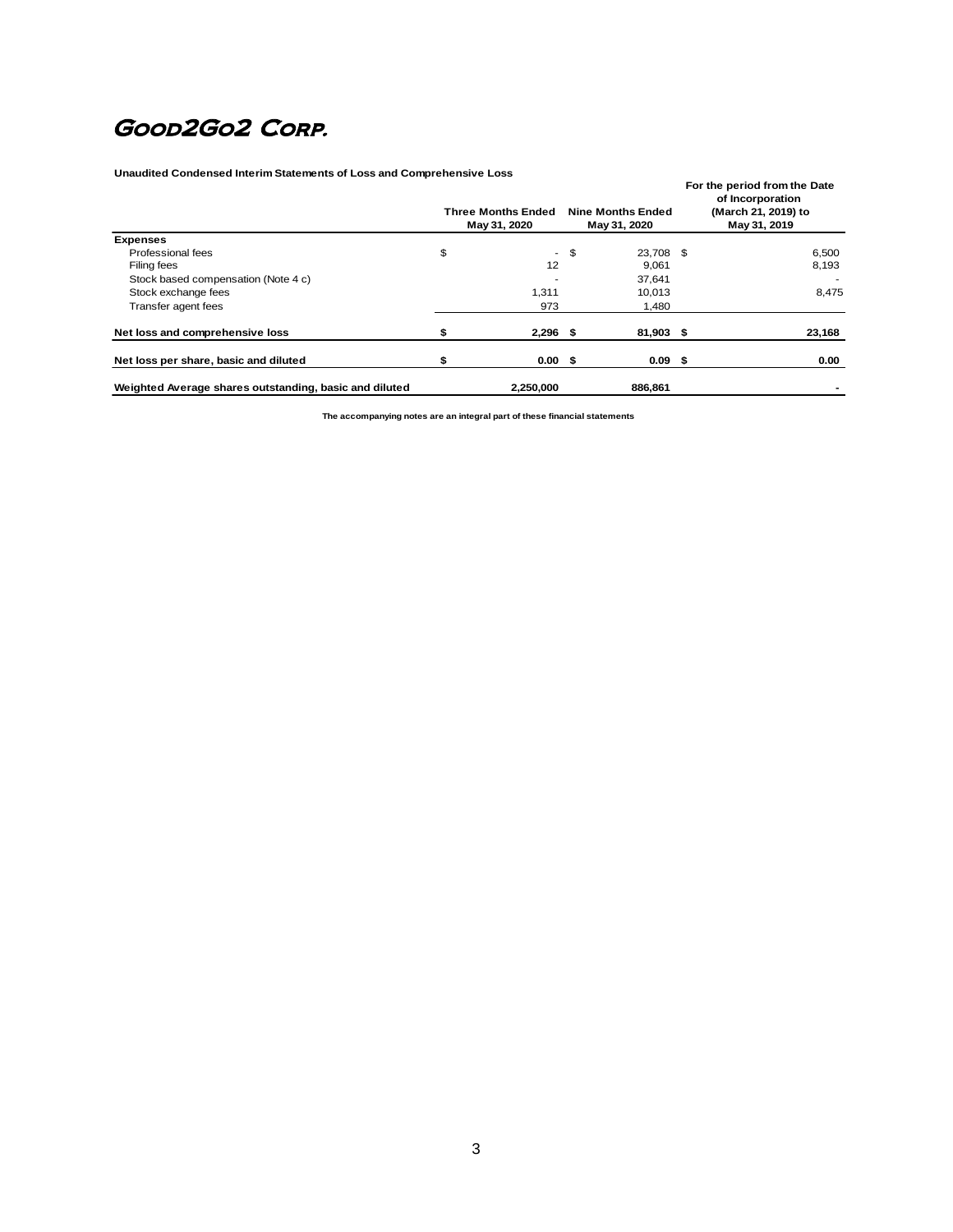**Unaudited Condensed Interim Statement of Changes in Shareholders' Equity** 

|                                         | <b>SHARE</b><br><b>CAPITAL</b><br>Number of<br><b>Common Shares</b> | <b>SHARE</b><br><b>CAPITAL</b><br><b>Common shares</b> | <b>PURCHASE</b><br><b>WARRANTS</b> | <b>COMMON SHARE COMMON SHARE</b><br><b>PURCHASE</b><br><b>OPTIONS</b> | <b>DEFICIT</b> | <b>TOTAL</b><br><b>SHAREOLDERS'</b><br><b>EQUITY</b> |
|-----------------------------------------|---------------------------------------------------------------------|--------------------------------------------------------|------------------------------------|-----------------------------------------------------------------------|----------------|------------------------------------------------------|
| Balance, March 21, 2019                 |                                                                     |                                                        |                                    |                                                                       |                |                                                      |
| Share subscriptions (Note 4 a)          | 3,000,000                                                           | 150,000                                                |                                    |                                                                       |                | 150,000                                              |
| Net loss for the period                 |                                                                     |                                                        |                                    | $\overline{\phantom{a}}$                                              | (23, 168)      | (23, 168)                                            |
| Balance, May 31, 2019                   | 3,000,000                                                           | 150,000                                                |                                    | $\overline{\phantom{a}}$                                              | (23, 168)      | 126,832                                              |
| Net loss for the period                 |                                                                     |                                                        |                                    |                                                                       | (21, 431)      | (21, 431)                                            |
| Balance, August 31, 2019                | 3,000,000                                                           | 150,000                                                |                                    |                                                                       | (44,599)       | 105,401                                              |
| Share subscription (Note 4 a)           | 200,000                                                             | 10,000                                                 |                                    |                                                                       |                | 10,000                                               |
| Initial public offering (Note 4 a)      | 2,250,000                                                           | 225,000                                                |                                    |                                                                       |                | 225,000                                              |
| Fair value of agent warrants (Note 4 b) |                                                                     | (11, 871)                                              | 11,871                             |                                                                       |                |                                                      |
| Offering costs                          |                                                                     | (51,980)                                               |                                    |                                                                       |                | (51,980)                                             |
| Stock based compensation (Note 4 c)     |                                                                     |                                                        |                                    | 37,641                                                                |                | 37,641                                               |
| Net loss for the period                 |                                                                     |                                                        |                                    |                                                                       | (81,903)       | (81,903)                                             |
| Balance, May 31, 2020                   | 5,450,000                                                           | 321,149                                                | 11,871                             | 37,641                                                                | (126, 502)     | 244,159                                              |

**The accompanying notes are an integral part of these financial statements**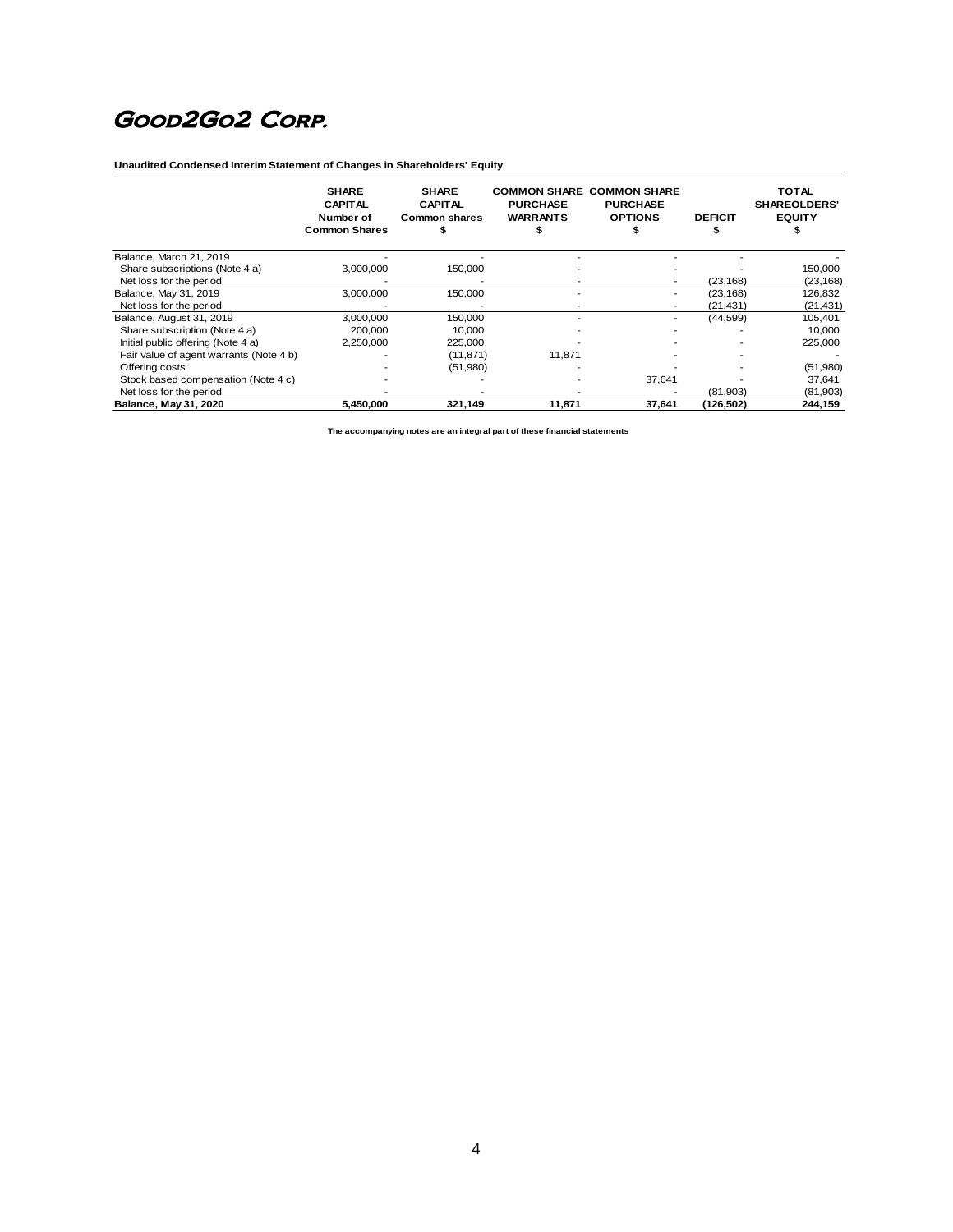#### **Unaudited Condensed Interim Statement of Cash Flows**

|                                                          | <b>Nine Months Ended</b><br>May 31, 2020 | For the period from the Date<br>of Incorporation<br>(March 21, 2019) to<br>May 31, 2019 |
|----------------------------------------------------------|------------------------------------------|-----------------------------------------------------------------------------------------|
| Cash (used in) provided by                               |                                          |                                                                                         |
| <b>Operating activities</b>                              |                                          |                                                                                         |
| Net loss for the period<br>Item not involving cash:      | \$<br>$(81,903)$ \$                      | (23, 168)                                                                               |
| Stock based compensation<br>Working capital adjustments: | 37,641                                   |                                                                                         |
| Decrease (increase) in deferred offering costs           | 12,139                                   | (12,500)                                                                                |
| (Decrease) increase in accounts payable                  | (29,002)                                 | 14,190                                                                                  |
| Net cash used in operating activities                    | (61, 125)                                | (21,478)                                                                                |
| <b>Financing activities</b>                              |                                          |                                                                                         |
| Share subscription (Note 4 a)                            | 10,000                                   | 150,000                                                                                 |
| Initial public offering (Note 4 a)                       | 225,000                                  |                                                                                         |
| Offering costs                                           | (51,980)                                 |                                                                                         |
| Net cash provided by financing activities                | 183,020                                  | 150,000                                                                                 |
| Increase in cash for the period                          | 121,895                                  | 128,522                                                                                 |
| Cash, beginning of period                                | 124,091                                  |                                                                                         |
| Cash, end of period                                      | \$<br>\$<br>245,986                      | 128,522                                                                                 |

**The accompanying notes are an integral part of these financial statements**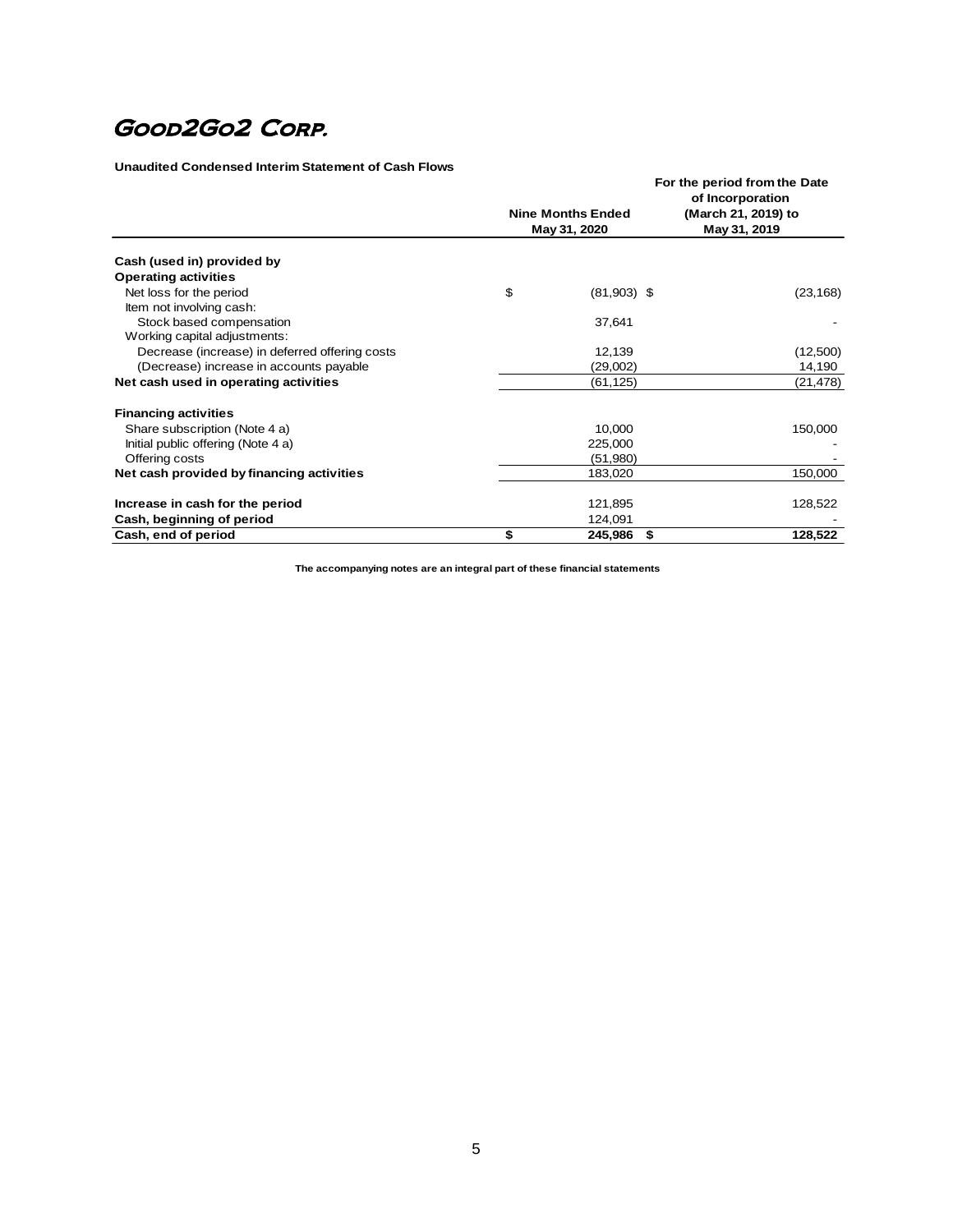# **1. INCORPORATION AND NATURE OF OPERATIONS**

Good2Go2 Corp. was incorporated under the *Canada Business Corporations Act* on March 21, 2019 and registered in the Province of Ontario on March 21, 2019 ("Good2Go2" or the "Company"). As the Company was incorporated on March 21, 2019, the comparative figures presented herein are for the period from the date of incorporation March 21, 2019 to May 31, 2019. The Company is classified as a Capital Pool Corporation, as defined in Policy 2.4 of the TSX Venture Exchange (the "Exchange"). The principal business of the Company will be the identification and evaluation of assets or businesses with a view to completing a Qualifying Transaction ("QT"). The Company has not commenced operations and has no assets other than cash held in trust. The Company's continuing operations as intended are dependent upon its ability to identify, evaluate and negotiate an acquisition, or business, or an interest therein. Such an acquisition will be subject to the approval of the regulatory authorities concerned and, in the case of a non- arm's length transaction, of the majority of the minority shareholders.

The proceeds raised from the issuance of share capital may only be used to identify and evaluate assets or businesses for future investment, with the exception that not more than the lesser of 30% of the gross proceeds realized by the Company, in respect of the sale of its securities, or \$210,000, may be used for purposes other than evaluating businesses or assets. These restrictions apply until completion of a QT by the Company, as defined under the policies of the Exchange. The Company is required to complete its QT on or before two years from the date the Company receives regulatory approval.

The Company's head office and registered office is located at 1 King Street West, Suite 1505, Toronto, Ontario, M5H 1A1. The Company's common shares trade on the TSX Venture Exchange under the symbol GOAL.P.

## **2. BASIS OF PREPARATION**

#### **Statement of Compliance**

These unaudited interim condensed financial statements have been prepared in accordance with International Financial Reporting Standards ("IFRS") as issued by the International Accounting Standards Board ("IASB") and interpretations issued by the International Financial Reporting Interpretation Committee ("IFRIC"). These unaudited interim condensed financial statements have been prepared in accordance with International Accounting Standard 34, Interim Financial Reporting. Accordingly, they do not include all of the information required for full annual financial statements required by IFRS as issued by the IASB and interpretations issued by IFRIC. On July 6, 2020, the Board of Directors of the Company approved the unaudited interim condensed financial statements for the three and nine month period ended May 31, 2020.

#### **Basis of Measurement**

The Financial Statements have been prepared on a historical cost basis except for certain financial instruments measured at fair value.

## **Functional and Presentation Currency**

The functional and presentation currency of the Company is Canadian dollars.

## **3. SUMMARY OF SIGNIFICANT ACCOUNTING POLICIES**

## **Share Capital**

Common shares are classified as equity. Incremental costs directly attributable to the issuance of shares are recognized as a deduction from equity.

## **Basic and Diluted Loss Per Share**

Basic loss per share is computed by dividing the net loss applicable to common shares by the weighted average number of common shares outstanding for the relevant period, excluding shares held in escrow.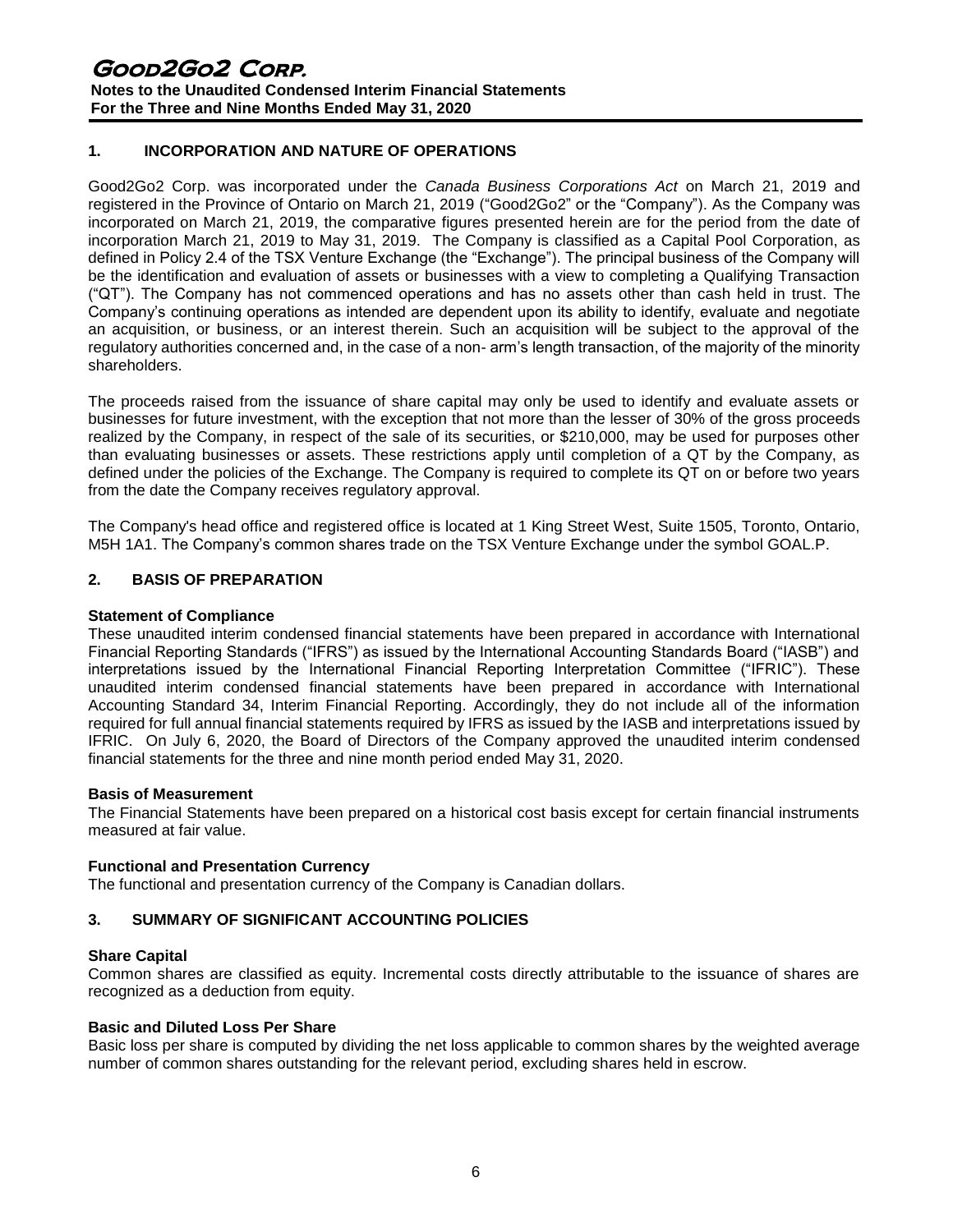# Good2Go2 Corp. **Notes to the Unaudited Condensed Interim Financial Statements For the Three and Nine Months Ended May 31, 2020**

Diluted loss per share is calculated by dividing the net loss applicable to common shares by the sum of the weighted average number of common shares issued and outstanding and all additional common shares that would have been outstanding if potentially dilutive instruments were converted. 3,200,000 common shares were excluded from the calculation as they were contingently issuable and all conditions necessary for their issuance have not been satisfied (Note 4 a).

## **Offering Costs**

Offering costs relate to expenditures incurred in connection with the Company's share offerings and are charged against share capital.

## **Share-based Compensation**

Equity-settled share based payments for directors, officers, employees, and consultants are measured at fair value at the date of grant and recorded as compensation expense in the financial statements. Share options are measured at the fair value of each tranche on the grant date and are recognized in their respective vesting period using the Company's expected forfeiture rate. Any consideration paid by directors, officers, employees and consultants on exercise of equity-settled share based payments is credited to share capital. Shares are issued from treasury upon the exercise of equity-settled share-based instruments.

## **Financial Instruments**

## *Recognition*

The Company recognizes financial assets and financial liabilities on the date the Company becomes a party to the contractual provisions of the instruments.

#### *Classification*

The Company classifies its financial assets and financial liabilities in the following measurement categories: i) those to be measured subsequently at fair value (either through other comprehensive loss or through profit or loss), and ii) those to be measured at amortized cost. The classification of financial assets depends on the business model for managing the financial assets and the contractual terms of the cash flows. Financial liabilities are classified as those to be measured at amortized cost unless they are designated as those to be measured subsequently at fair value through profit or loss (irrevocable election at the time of recognition). For assets and liabilities measured at fair value, gains and losses are either recorded in profit or loss or other comprehensive loss.

The Company reclassifies financial assets when and only when its business model for managing those assets changes. Financial liabilities are not reclassified.

The Company has implemented the following classifications:

Cash held in trust is classified as fair value through profit and loss and any period change in fair value is recorded in profit or loss. Accounts payable and accrued liabilities are classified as other financial liabilities and measured at amortized cost using the effective interest rate method.

## *Measurement*

All financial instruments are required to be measured at fair value on initial recognition, plus, in case of a financial asset or financial liability not at fair value through profit or loss, transaction costs that are directly attributable to the acquisition or issue of the financial asset or financial liability. Transaction costs of financial assets and financial liabilities carried at FVTPL are expensed in profit or loss.

Financial assets that are held within a business model whose objective is to collect the contractual cash flows, and that have contractual cash flows that are solely payments or principal and interest on the principal outstanding are generally measured at amortized cost at the end of the subsequent accounting periods. All other financial assets including equity investments are measured at their fair values at the end of subsequent accounting periods, with any changes taken through profit and loss or other comprehensive loss (irrevocable election at the time of recognition).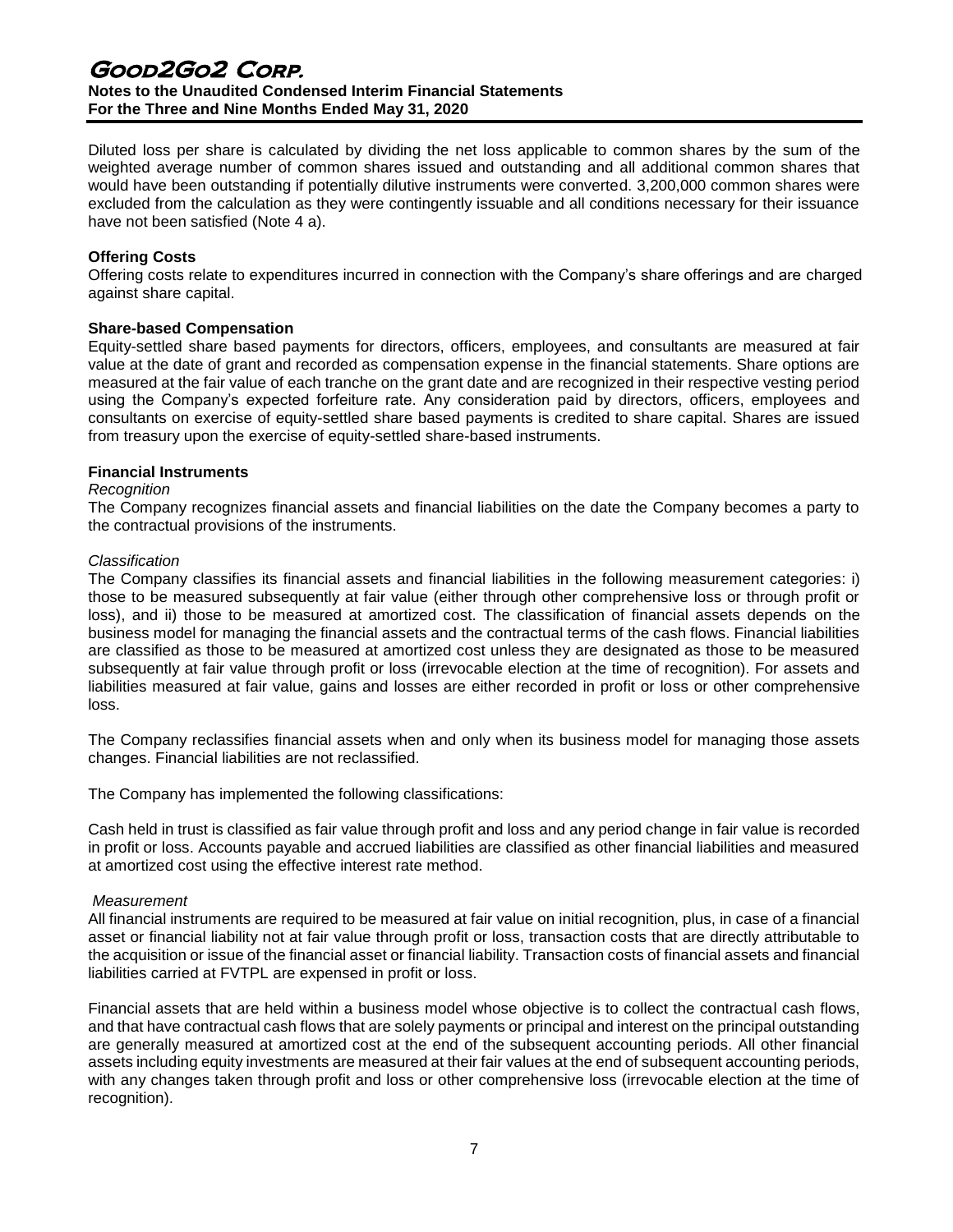# Good2Go2 Corp. **Notes to the Unaudited Condensed Interim Financial Statements For the Three and Nine Months Ended May 31, 2020**

Additional fair value measurement disclosure includes classification of financial instrument fair values in a fair value hierarchy comprising three levels reflecting the significance of the inputs used in making the measurements which are as follows:

Level 1: Valuations based on quoted prices (unadjusted) in active markets for identical assets or liabilities;

Level 2: Valuations based on directly or indirectly observable inputs in active markets for similar assets or liabilities, other than Level 1 prices, such as quoted interest or currency exchange rates; and

Level 3: Valuations based on significant inputs that are not derived from observable market data, such as discounted cash flow methodologies based on internal cash flow forecasts.

Cash held in trust is a level 1 financial instrument measured at fair value on the statements of financial position.

#### **Income Taxes**

Income tax expense consists of current and deferred tax expense. Current and deferred tax are recognized in profit or loss except to the extent that it relates to items recognized directly in equity or other comprehensive income.

Current tax is recognized and measured at the amount expected to be recovered from or payable to the taxation authorities based on the income tax rates enacted or substantively enacted at the end of the reporting period and includes any adjustment to taxes payable in respect of previous years.

Deferred tax is recognized on any temporary differences between the carrying amounts of assets and liabilities in the financial statements and the corresponding tax baes used in the computation of taxable earnings. Deferred tax assets and liabilities are measured at the tax rates that are expected to apply in the period when the asset is realized and the liability is settled. The effect of a change in the enacted or substantively enacted tax rates is recognized in net earnings and comprehensive income or in equity depending on the item to which the adjustments relate.

Deferred tax assets are recognized to the extent future recovery is probable. At each reporting period end, deferred tax assets are reduced to the extent that it is no longer probable that sufficient taxable earnings will be available to allow all or part of the assets to be recovered.

#### **Measurement Uncertainty**

The preparation of financial statements, in conformity with IFRS accounting principles, requires management to make estimates and assumptions that affect the reported amounts of assets and liabilities, and the reported amounts of revenues and expenses during the period. Actual results could differ from those estimates used in the financial statements.

#### **New Accounting Standards issued**

IFRS 16, Leases (IFRS "16"). Issued in January 2016, IFRS 16 establishes principles for the recognition, measurement, presentation and disclosure of leases, with the objective of ensuring that lessees and lessors provide relevant information that faithfully represents those transactions. This standard introduces a single lessee accounting model and requires a lessee to recognize assets and liabilities for all leases with a term of more than twelve months, unless the underlying asset is of low value. A lessee is required to recognize a right-of-use asset representing its right to use the underlying asset and a lease liability representing its obligation to make lease payments. IFRS 16 applies to annual reporting periods beginning on or after January 1, 2019. As at May 31, 2020, the Company did not have any lease obligations.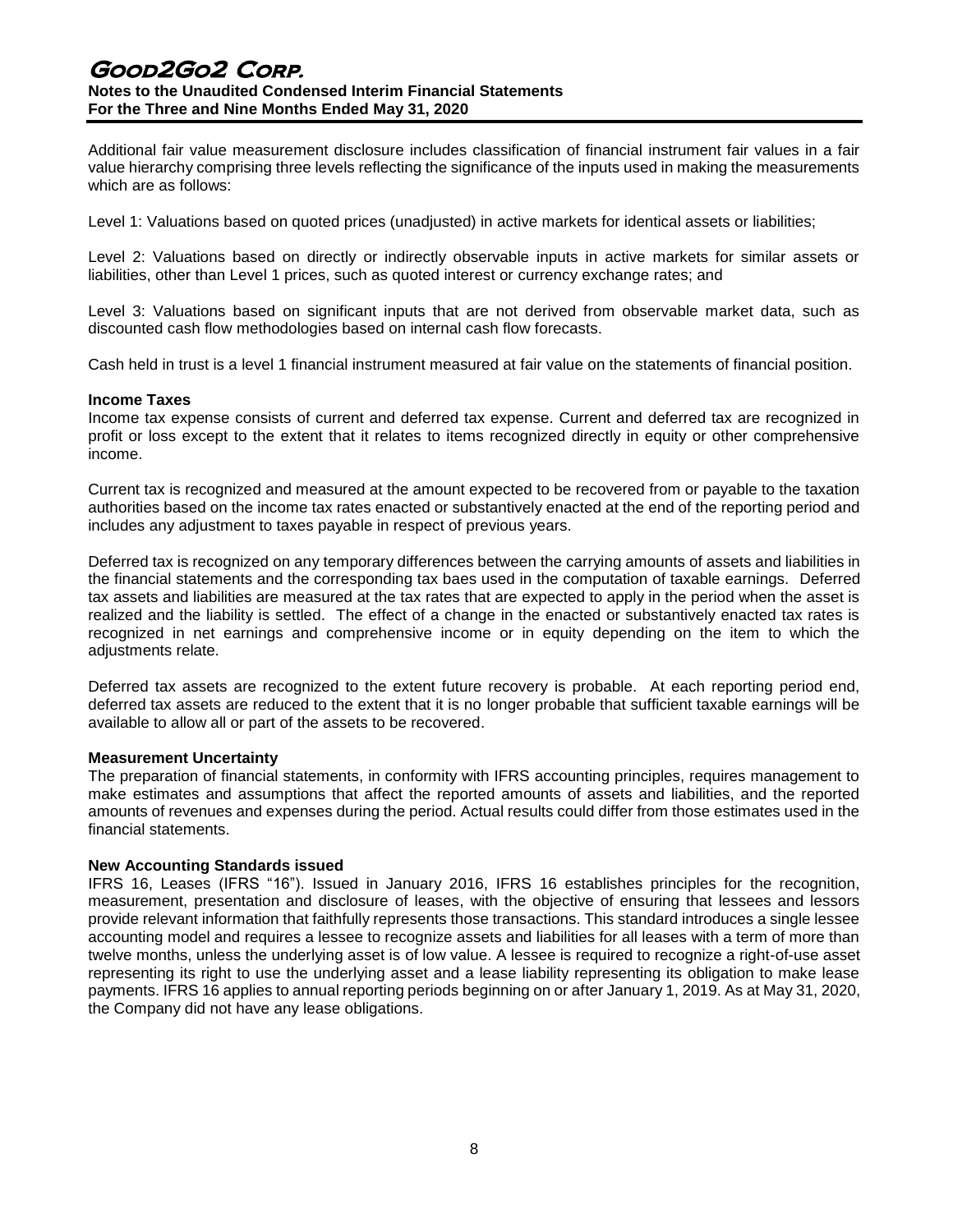**Notes to the Unaudited Condensed Interim Financial Statements For the Three and Nine Months Ended May 31, 2020**

## **4. SHARE CAPITAL**

## **a) Common Shares**

## Authorized:

Unlimited common shares

Issued:

The following table sets out the changes in common shares during the period.

|                                           | <b>Number of Common Shares</b> | Amount \$ |
|-------------------------------------------|--------------------------------|-----------|
| Balance, March 21, 2019                   |                                |           |
| Share subscriptions (1)                   | 3,000,000                      | 150,000   |
| Balance, May 31, 2019 and August 31, 2019 | 3,000,000                      | 150,000   |
| Share subscription (1)                    | 200,000                        | 10,000    |
| Initial public offering (2)               | 2,225,000                      | 225,000   |
| Fair value of agent warrants (2)          |                                | (11, 871) |
| Offering costs (2)                        |                                | (51,980)  |
| <b>Balance, May 31, 2020</b>              | 5,450,000                      | 321,149   |

## **1) Escrowed Shares**

The Company issued a total of 3,200,000 common shares at \$0.05 per share for total proceeds of \$160,000. The 3,200,000 common shares issued at \$0.05 per share, will be held in escrow pursuant to the requirements of the Exchange. All common shares granted to directors and officers prior to the completion of a Qualifying Transaction, must also be deposited in escrow until the final exchange bulletin is issued.

All common shares of the Company acquired in the secondary market prior to the completion of a Qualifying Transaction by a Control Person, as defined in the policies of the Exchange, are required to be deposited in escrow. Subject to certain permitted exemptions, all securities of the Company held by principals of the resulting issuer will also be subject to escrow.

## **2) Initial Public Offering**

On February 13, 2020, the Company completed its initial public offering (the "Offering") of 2,250,000 common shares at a purchase price of \$0.10 per common share for gross proceeds of \$225,000. During the period ended May 31, 2020, the Company incurred costs of \$51,980 directly related to the Offering.

Haywood Securities Inc., (the "Agent") acted as the agent for the initial public offering. In connection with the Offering, the Company granted to the Agent, common share purchase warrants to acquire 225,000 common shares (the "Warrants"). Each Warrant is exercisable to acquire one common share at a price of \$0.10 until February 12, 2022. The estimated fair value attributed to the Warrants was \$11,871. In connection with the Offering, the Agent was paid a cash commission equal to 10% of the aggregate gross proceeds from the sale of the common shares. The Company also paid a corporate finance fee of \$12,500 to the Agent and reimbursed the Agent for legal fees and other reasonable expenses incurred pursuant to the Offering.

# **Weighted Average Shares Outstanding**

The following table summarizes the weighted average shares outstanding:

|                                      | <b>Three Months Ended</b><br>May 31, 2020 | <b>Nine Months Ended</b><br>May 31, 2020 | From the date of<br><b>Incorporation March</b><br>31, 2019 to May 31,<br>2019 |
|--------------------------------------|-------------------------------------------|------------------------------------------|-------------------------------------------------------------------------------|
| Weighted<br><b>Shares</b><br>Average |                                           |                                          |                                                                               |
| Outstanding, basic and diluted       | 2,250,000                                 | 886,861                                  | -                                                                             |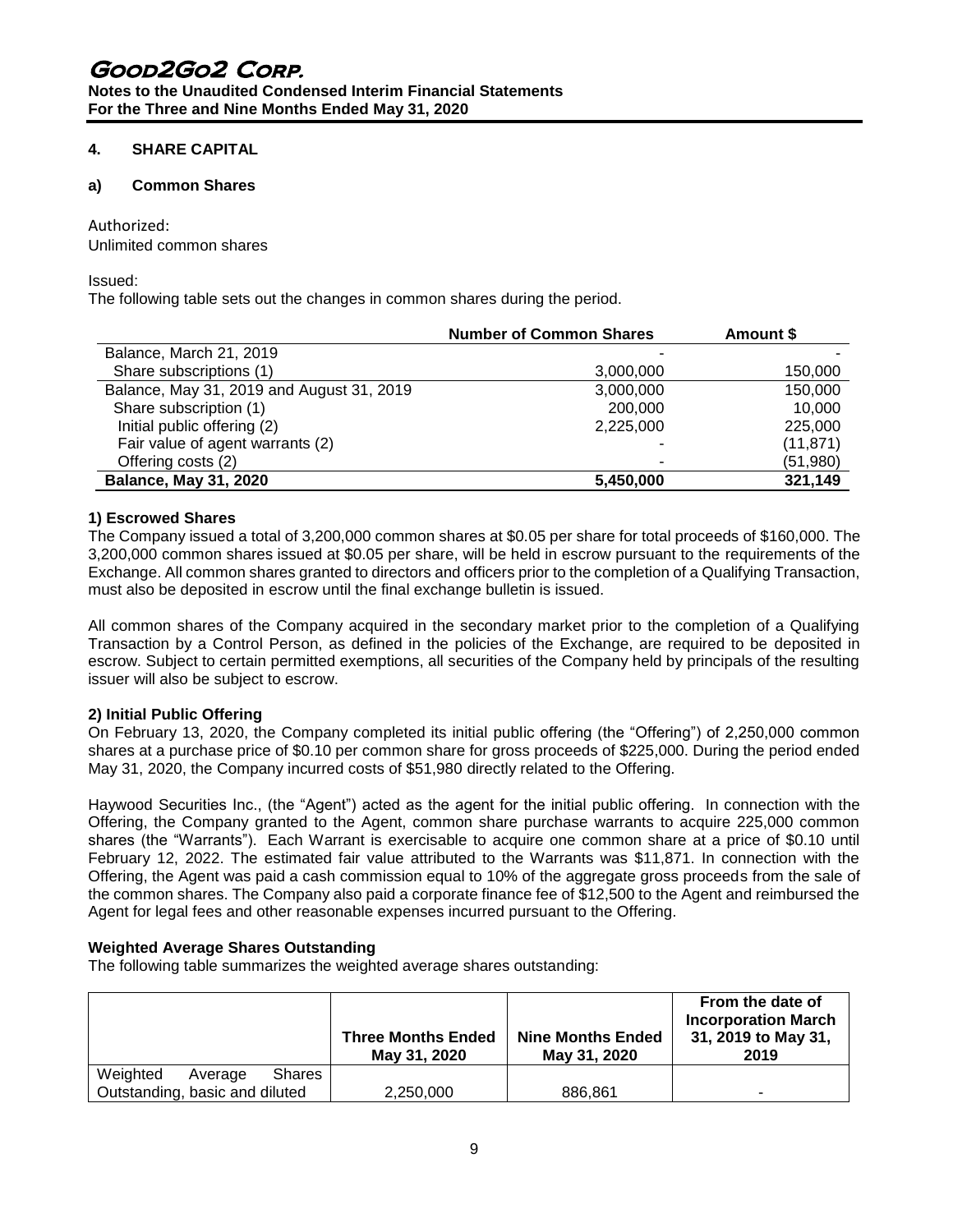As at May 31, 2020, 3,200,000 common shares were excluded from the calculation as they were contingently issuable and all conditions necessary for their issuance have not been satisfied. At May 31, 2020, there were 225,000 Warrants and 505,000 Options that could be exercised, however they are anti-dilutive.

The effects of any potential dilutive instruments on loss per share are anti-dilutive and therefore have been excluded from the calculation of diluted loss per share.

## **b) Common Share Purchase Warrants**

The following table sets out the changes in warrants for the periods set out:

| Warrants                                                      | <b>Number</b><br>of Warrants | Weighted<br><b>Average Price \$</b> |
|---------------------------------------------------------------|------------------------------|-------------------------------------|
| Outstanding, March 21, 2019, May 31, 2019 and August 31, 2019 |                              |                                     |
| Warrants issued                                               | 225,000                      | 0.10                                |
| <b>Balance, May 31, 2020</b>                                  | 225,000                      | \$0.10                              |

In connection with the Offering, the Company granted to the Agent warrants to acquire 225,000 common shares (the "Warrants"). Each Warrant is exercisable to acquire one common share at a price of \$0.10 until February 12, 2022. The fair value of the Warrants were estimated on the date of the issue using the Black-Scholes option pricing model with the following assumptions: dividend yield 0%, discount rate 1.51%, expected volatility 100% and expected life of 2 years. The fair value attributed to the 225,000 Warrants was \$11,871.

The following table summarizes the outstanding warrants as at May 31, 2020:

| Number of       | <b>Exercise</b> | <b>Expiry</b>            | <b>Weighted Average</b>       | Warrant    |
|-----------------|-----------------|--------------------------|-------------------------------|------------|
| <b>Warrants</b> | Price           | Date                     | <b>Remaining Life (Years)</b> | Value (\$) |
| 225.000         | \$0.10          | <b>February 12, 2022</b> | 1.70                          | 11,871     |

## **c) Common Share Purchase Options**

The Company has a stock option plan to provide incentives for directors, officers, employees and consultants of the Company. Options may be granted for a maximum term of five years from the date of the grant. They are nontransferable and are exercisable as determined by the Directors when the option is granted. Options expire within 12 months after completion of a qualifying transaction or within 90 days of termination of employment or holding office as director or officer of the Company and, in the case of death, expire within a maximum period of one year after such death, subject to the expiry date of the option. The stock option plan is subject to regulatory approval. Any shares issued upon exercise of the options prior to the Company entering into a Qualifying Transaction will be subject to escrow restrictions.

Upon closing of the Offering, the Company granted 505,000 common share purchase options to directors and officers. Each common share purchase option entitles the holder to acquire one common share of the Company at an exercise price of \$0.10 until February 12, 2025 (the "Options"). The fair value of the Options were estimated on the date of the issue using the Black-Scholes option pricing model with the following assumptions: dividend yield 0%, discount rate 1.39%, expected volatility 100%, forfeiture rate 0% and expected life of 5 years. The Company recorded the estimated fair value of the Options of \$37,641 as non-cash stock-based compensation expense.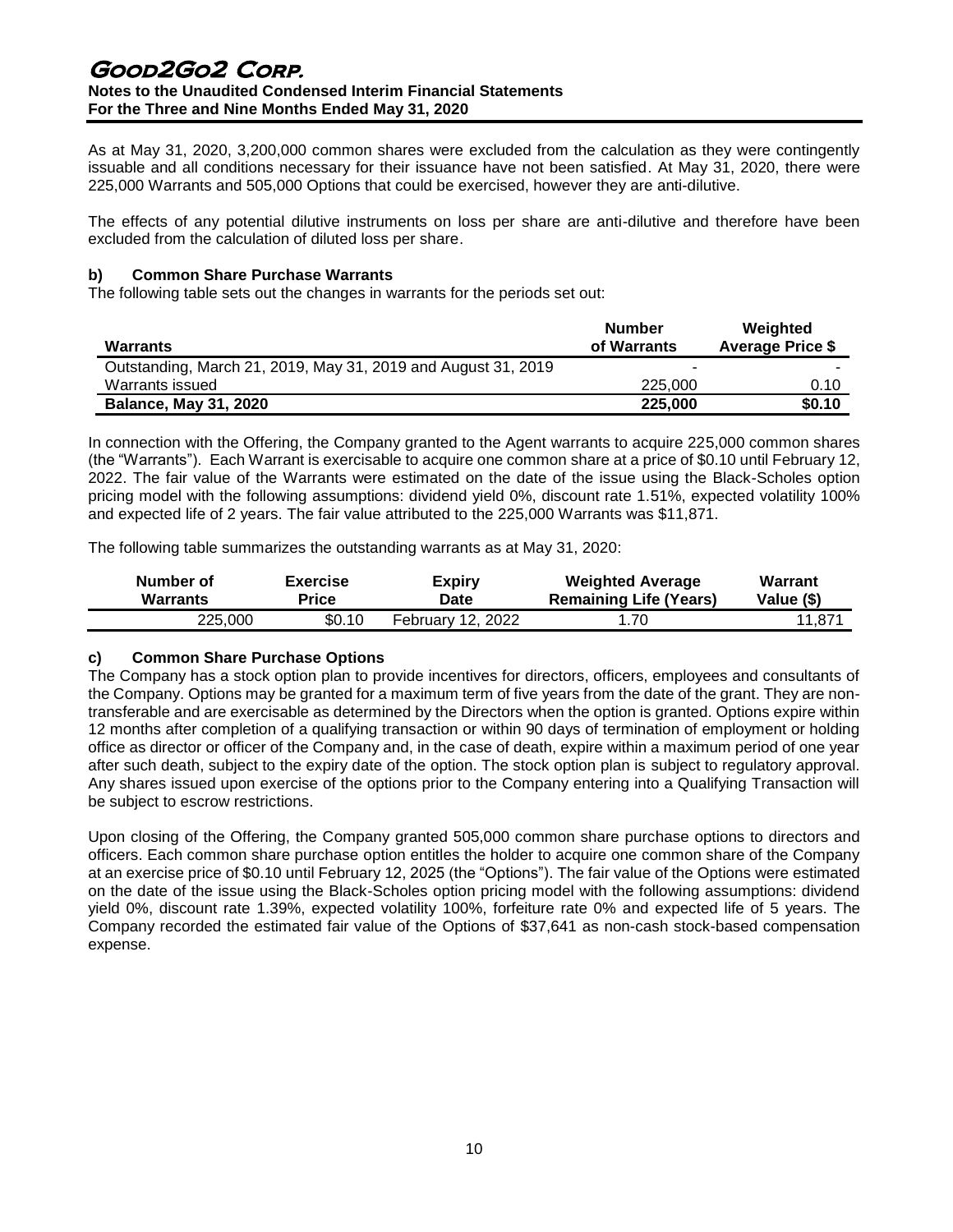The following table is a summary of the status of the Company's stock options and changes during the periods set out:

|                                                           | <b>Number</b><br>of Options | <b>Weighted Average</b><br><b>Exercise Price \$</b> |
|-----------------------------------------------------------|-----------------------------|-----------------------------------------------------|
| Balance, March 21, 2019, May 31, 2019 and August 31, 2019 |                             |                                                     |
| Granted                                                   | 505,000                     | 0.10                                                |
| <b>Balance, May 31, 2020</b>                              | 505,000                     | 0.10                                                |

The following table is a summary of the Company's stock options outstanding and exercisable as at May 31, 2020:

| <b>Options Outstanding</b><br>Weighted<br>Average |                             |                                  |                       | <b>Options Exercisable</b><br>Weighted<br>Average |                             |
|---------------------------------------------------|-----------------------------|----------------------------------|-----------------------|---------------------------------------------------|-----------------------------|
| <b>Exercise</b><br><b>Price</b>                   | <b>Number</b><br>of Options | <b>Remaining Life</b><br>(Years) | <b>Expiry</b><br>Date | <b>Number</b><br>of Options                       | <b>Exercise</b><br>Price \$ |
| \$0.10                                            | 505,000                     | 4.71                             | February 12, 2025     | 505,000                                           | 0.10                        |

Any shares issued upon exercise of the options prior to the Company entering into a Qualifying Transaction will be subject to escrow restrictions.

The stock option plan is subject to regulatory approval.

## **5. FINANCIAL RISK MANAGEMENT OBJECTIVES AND POLICIES**

#### **Capital Management**

The Company's objective when managing capital is to maintain its ability to continue as a going concern, in order to provide returns for the shareholders and benefits for other stakeholders. The Company includes equity, comprised of share capital and deficit, in the definition of capital.

The Company's primary objective, with respect to its capital management, is to ensure that it has sufficient cash resources to fund the identification and evaluation of potential acquisitions. To secure the additional capital necessary to pursue these plans, the Company may attempt to raise additional funds through the issuance of equity or by securing strategic partners.

The proceeds raised from the issuance of common shares may only be used to identify and evaluate assets or businesses for future investment, with the exception that not more than the lesser of 30% of the gross proceeds from the issuance of shares or \$210,000 may be used to cover prescribed costs of issuing the common shares or administrative and general expenses of the Company. These restrictions apply until completion of a Qualifying Transaction by the Company as defined under the Exchange policy 2.4.

## **Risk Disclosures and Fair Values**

The Company's financial instruments, consisting of cash held in trust and accrued liabilities, approximate fair value due to the relatively short-term maturities of the instruments. It is management's opinion that the Company is not exposed to significant interest, currency or credit risks arising from these financial instruments.

## **Covid-19**

In March 2020, the World Health Organization declared a global pandemic related to the virus known as COVID-19. The expected impacts on global commerce are anticipated to be far reaching. To date there have been significant wide-spread stock market declines and the movement of people and goods has become restricted. As the Company has no material operating income or cash flows, it will be reliant on additional financing to fund ongoing operations and future acquisitions. An extended disruption may affect the Company's ability to obtain additional financing. The impact on the economy and the Company is not yet determinable; however, the Company's financial position, results of operations and cash flows in future periods may be materially affected. In particular, there may be heightened risk of liquidity or going concern uncertainty.